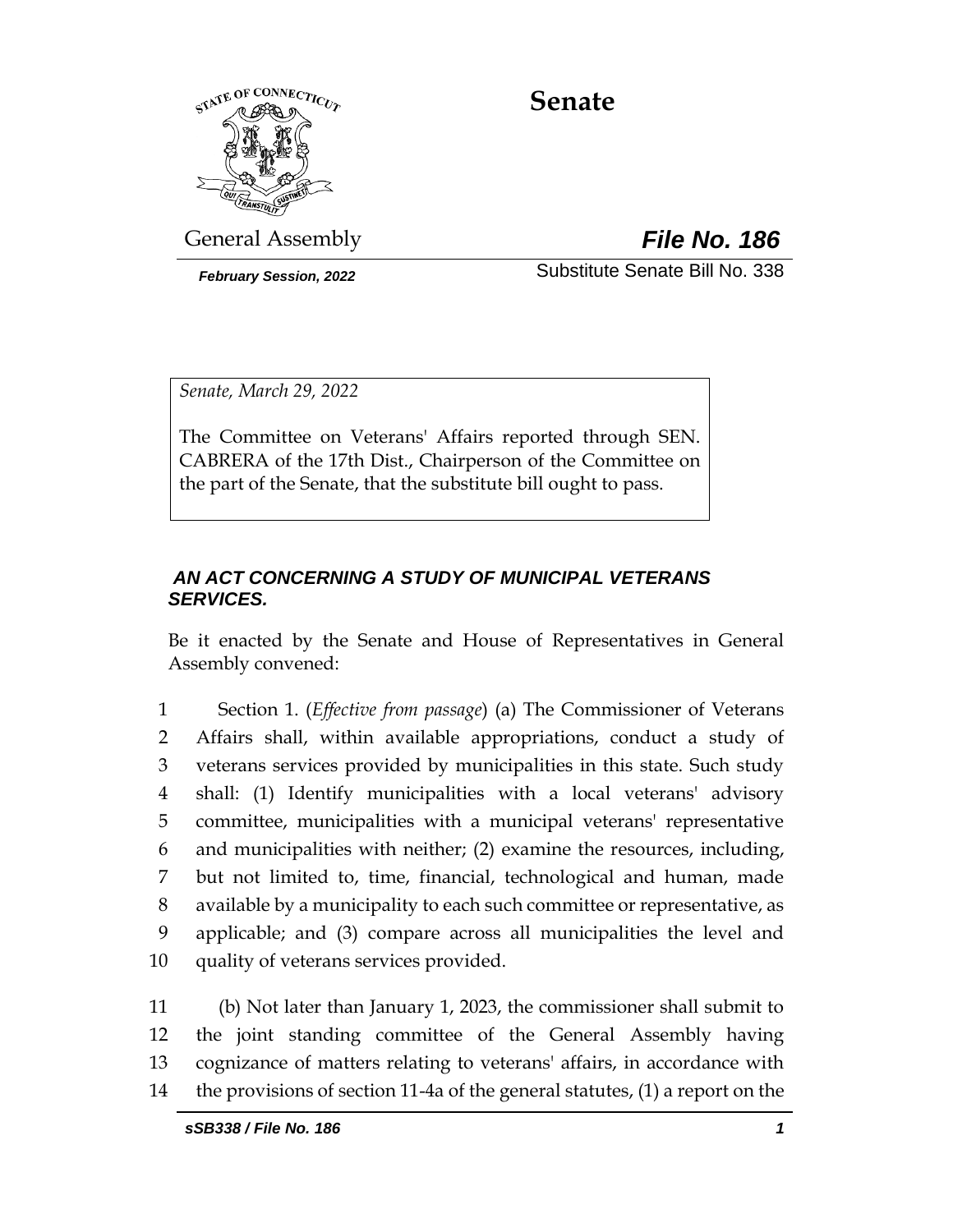- 15 findings of any study conducted pursuant to subsection (a) of this
- 16 section; and (2) recommendations for legislation to address deficiencies
- 17 or insufficiencies in the provision of veterans services by municipalities
- 18 in this state.

This act shall take effect as follows and shall amend the following sections:

| Section 1 | rom passage | New section |
|-----------|-------------|-------------|
|           |             |             |

*VA Joint Favorable Subst.*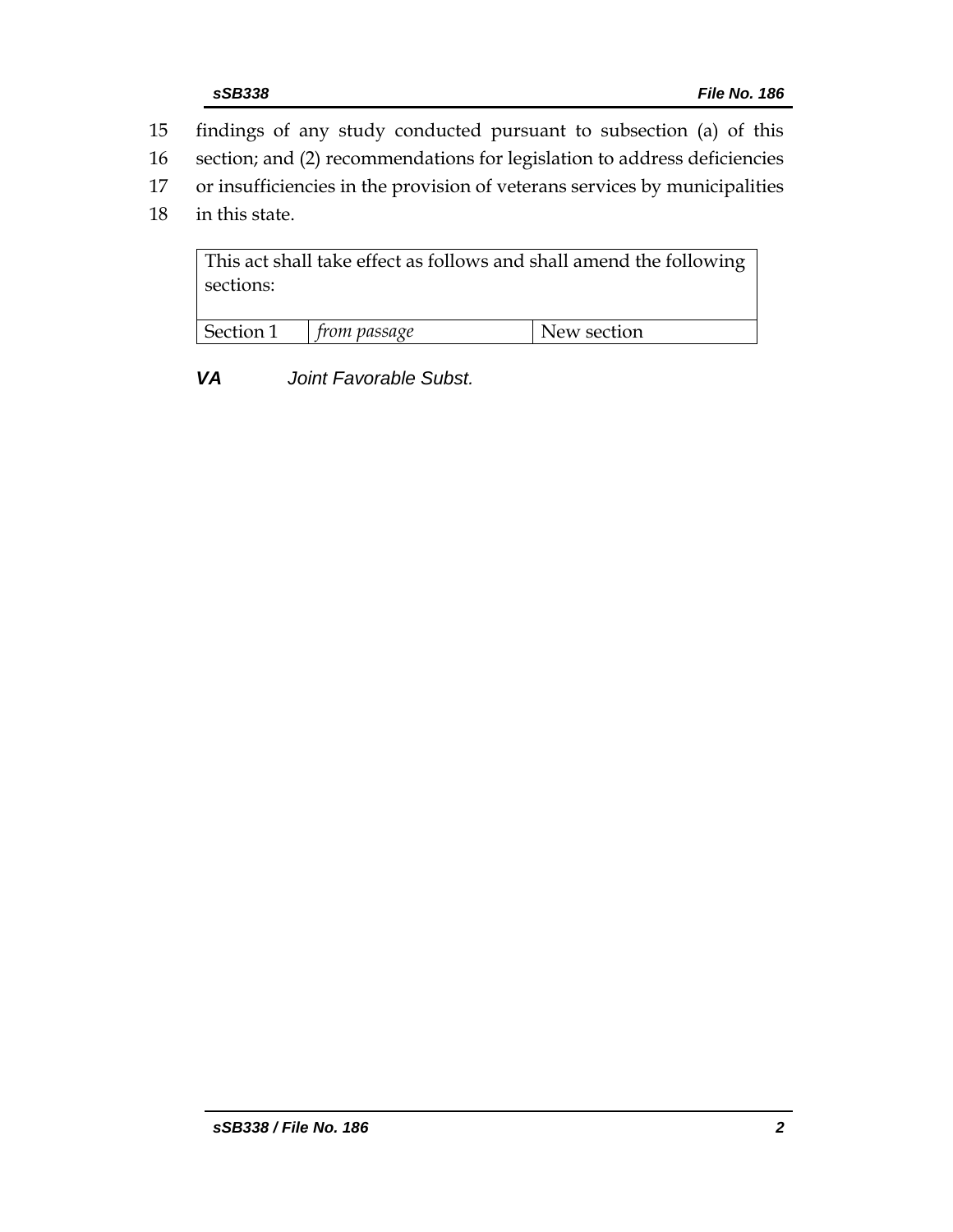*The following Fiscal Impact Statement and Bill Analysis are prepared for the benefit of the members of the General Assembly, solely for purposes of information, summarization and explanation and do not represent the intent of the General Assembly or either chamber thereof for any purpose. In general,*  fiscal impacts are based upon a variety of informational sources, including the analyst's professional *knowledge. Whenever applicable, agency data is consulted as part of the analysis, however final products do not necessarily reflect an assessment from any specific department.*

#### *OFA Fiscal Note*

#### *State Impact:*

| <b>Agency Affected</b> | <b>Fund-Effect</b> | FY 23 \$  | FY 24 \$ |
|------------------------|--------------------|-----------|----------|
| Vet. Affairs, Dept.    | GF - Cost          | At least  |          |
|                        |                    | \$150,000 |          |

Note: GF=General Fund

#### *Municipal Impact:* None

#### *Explanation*

The bill requires the Department of Veterans' Affairs (DVA) to conduct a study of municipal veterans' services and make recommendations to address deficiencies or insufficiencies.

The bill results in a cost of at least \$150,000 in FY 23 for the DVA to contract with a third-party entity to complete the study as the agency does not have the adequate staffing or resources necessary to do so.

### *The Out Years*

*State Impact:* None

*Municipal Impact:* None